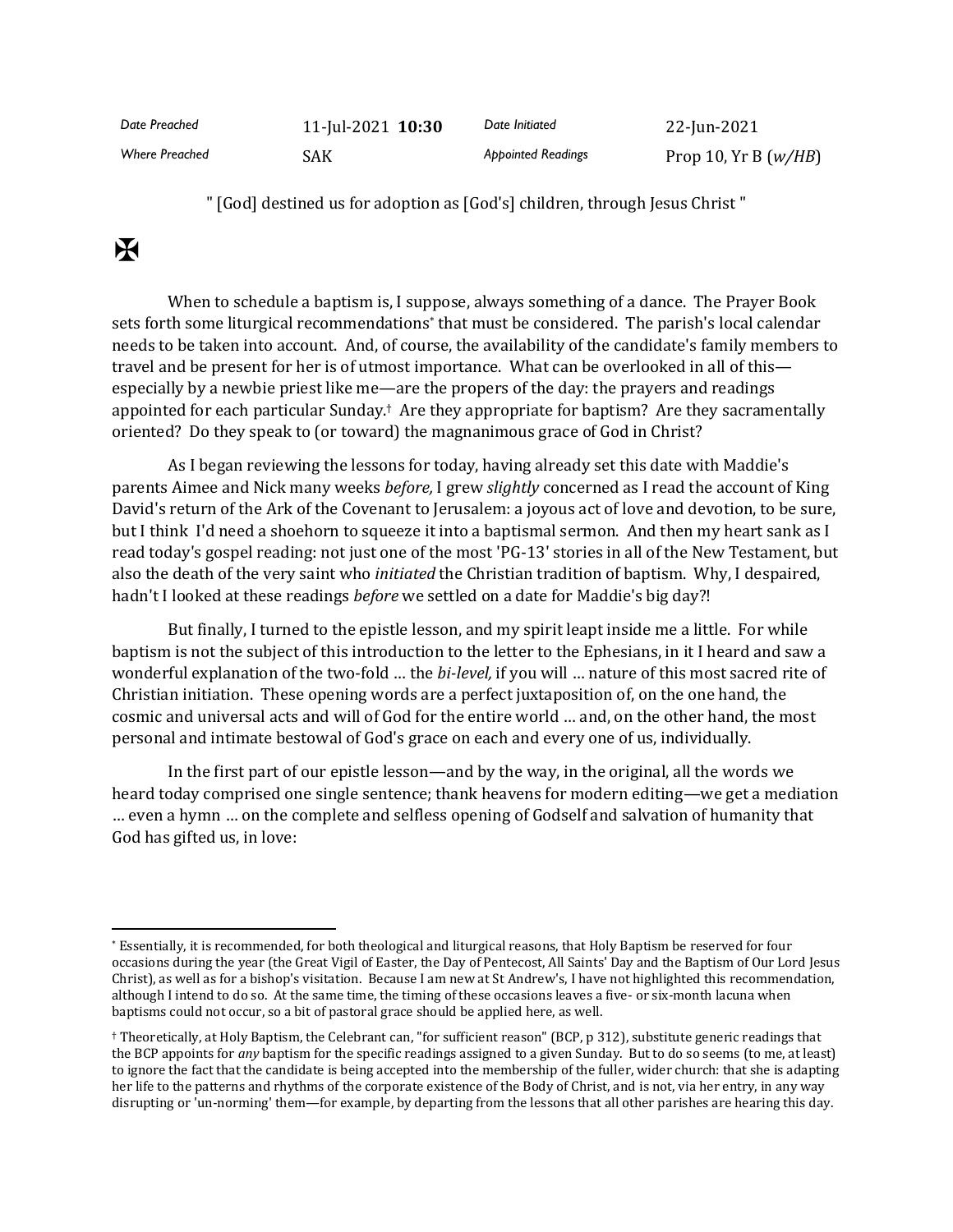- God has chosen us, in Christ, to be holy and blameless before God ... and did so before God had even created the world
- God, in the "pleasure of [God's] good will," has made it our destiny to be adopted as God's own children: the sisters and brothers of Christ
- In Christ … in an exquisite sharing and sacrifice of divine grace … God has lavished upon us forgiveness of all our sins and our total redemption: our full-and-forever relationship with God
- And God, in all wisdom and insight, has revealed to us the mystery of God's will: that, in the fullness of time, God will draw the whole world unto Godself, in Christ

As Christians … as members of Christ's one holy Church … we are blessed with a shockingly complete grasp of God's shockingly simple ultimate desire: that all creatures live in eternal union with God, in the love of Christ.

Now, if this wonderful 'insider knowledge' of God's heart were just academic … if we had no way of actually *being united* with God … it would be like the fruit of Tantalus: desperately desired but always just beyond our reach. But—blessing-upon-blessing—we've also been given the means to *achieve* eternal union with Our God. For this is the reason Jesus ordained the Sacrament of Holy Baptism.

For in this simple-and-yet-most-profound water bath, we are transformed, in an instant, from being bereft orphans, adrift in this broken world … into being the full, sure children of God, forever seated at the heavenly table: the very heirs of God's Kingdom. In symbolically drowning in … and then rising again from … the waters of the Font, with Christ, we make our irreversible, onceand-for-all exodus from the cold, selfish and cramped strictures of only-human existence … into the bright, boundless and unlimited life-and-love of God. And having made that journey of a few physical inches and an infinite spiritual distance, we are then sealed by the Holy Spirit: We are marked—branded; indelibly proclaimed, by the laying on of hands and a cross marked in Holy Chrism—as Christ's own, forever; and we are wrapped in the impenetrable armor of God's love and mercy that will never fail, whatever battles we may face; whatever foes—human or otherwise—we may encounter. And at the Last Day, this mark will be the token that we are God's own people, destined to enjoy life and peace and fulfillment with God, in Christ, through the power of the Spirit, all for eternity. Ours is a *Holy* Baptism, indeed!

\*\* \*\* \*\*

Perhaps little more need be said about this sublime and transcendent sacrament, but … just to round out our understanding … I'd like to offer the following three thoughts, perhaps as something of a 'coda':

First, while Baptism ends the journey of our *becoming* Christians—it, alone, makes us Christ's own, forever—it also *begins* our journey *as* Christians: as disciples of Jesus. Baptism is an undertaking, and not a status. We are not baptized into a life of spiritual ease and security, assured of our salvation and absolved from the evils and inadequacies of this world. No, having been incorporated into Christ's divinity, we are also coöpted into Jesus' servanthood: The pathway from